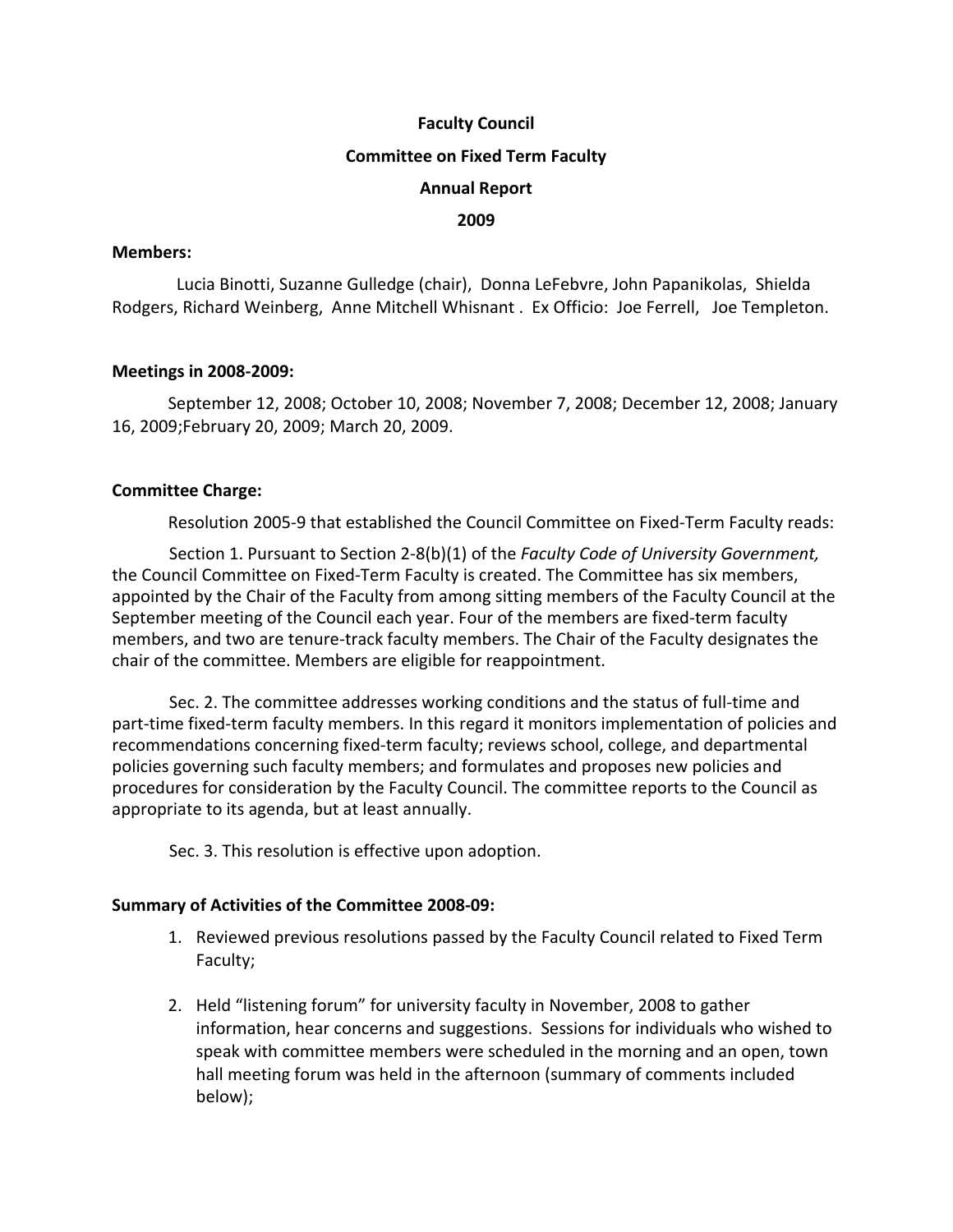- 3. Identified general issues and areas of particular concern that relate to Fixed Term faculty considering issues addressed by former resolutions and additional concerns of faculty;
- 4. Sent representatives to meet with committee on Fixed Term Faculty in Medical School and the Committee on Fixed Term Faculty in the College of Arts and Sciences;
- 5. Considered proposed changes from the UNC System Board of Governors that coined the term "special faculty" instead of "fixed term" faculty and communicated concerns to the university counsel and Committee representatives with the result that the university will not use the coined term in its own policy guidelines;
- 6. Met with Executive Assoc. Provost Ron Strauss to share information from the forum and discuss implementation of the Faculty Council resolutions that relate to Fixed Term faculty;
- 7. Drafted set of recommendations based on data gathered from the above named activities.

**\*\*\***

## **Fixed‐Term Faculty Concerns at UNC‐Chapel Hill**

## **Summarized from Responses Received at the November 7, 2008 Fixed‐Term Faculty Committee's "Listening Forum"**

## **Philosophy and Purpose of Fixed‐Term Hiring**

Clarify rationale for fixed‐term hires and better define the role of fixed‐term faculty in fulfilling the University's mission. Suggestions include:

- The University should examine the reasons for hiring faculty on fixed-term appointments and should study larger trends in this area. Are fixed‐term faculty marginal or central to the University's mission? How do fixed‐term faculty help the University fulfill the goals that were outlined during the last SACS accreditation process? Are there ways in which the hierarchies created by having parallel faculty tracks may be reinforcing other inequities such as gender inequity?
- The University should discuss and define the categories of fixed-term faculty and the purposes of fixed-term hires: are they "specialists" who focus on only one area (e.g. only teaching or only research), and, if so, how does each group relate to faculty decision‐making about curriculum and other matters? Campuswide clarity about terminology would help: "Adjunct" has different meanings everywhere, and other terms such as "non‐tenure track" or "contingent" (AAUP's term) or "special" do not convey clear meanings and suggest a sense of second‐class status.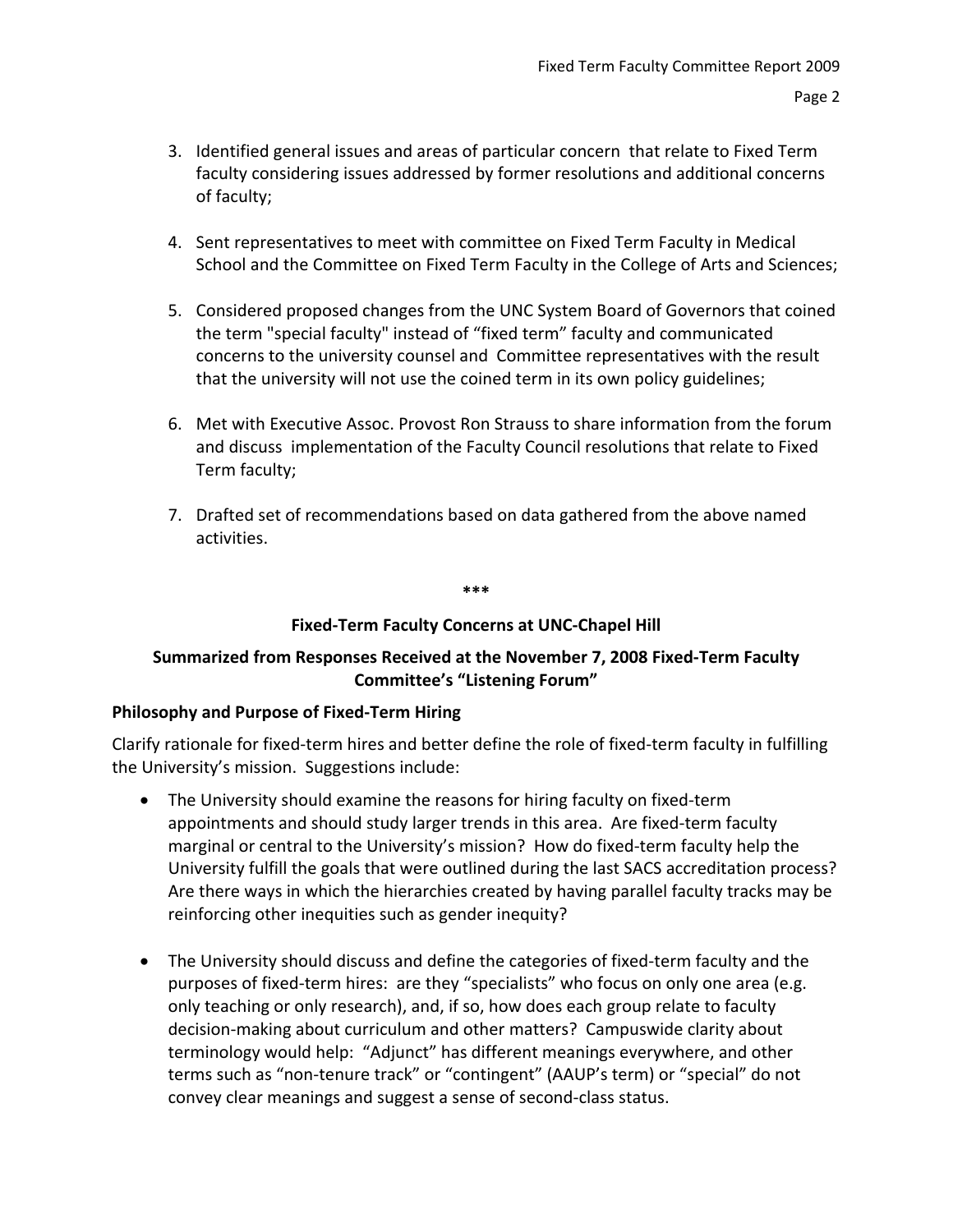- The University should carefully consider and evaluate legacy rules that bar or seem to exclude fixed‐term faculty from particular roles on campus. For example, why could a fixed-term faculty member not be director of the Center for Faculty Excellence? Can fixed-term faculty members chair doctoral committees?
- The University should create some standardized university‐wide policies so that work conditions for fixed‐term faculty are not so subject to changes in personnel at the department chair level.
- To the degree possible, the University should bring fixed‐term faculty work conditions in line with the work conditions of tenured/tenure‐track faculty, especially in terms of pay equity, the possibility of advancement, and stability and security, especially for those who have longer periods of service at the University.

# **Basic Work Conditions, Rights, and Privileges**

- Definition of Job Duties:
	- o Job duties (course load, number of preparations, administrative or service work, summer work) should be clearly elaborated and specified in employment contracts.
	- o Fixed term faculty members who take on administrative or service work should be compensated on a consistent and fair basis in each department.
	- o Part‐time fixed‐term positions that would enable employment of qualified scholars who also do consulting or contract research should be developed.
- Salary: Fixed-term positions should pay a living wage, and they should be funded from permanent sources beyond a unit's instructional budget. There should also be clarity about the institution's commitment when the salary is grant funded or other "soft" money.
- Administrative Support: Fixed-term faculty (whose work involves high levels of student contact and related requests for letters of recommendation, advising, or other interactions) should have sufficient staff support to facilitate their work.
- Work Environment: Fixed‐term faculty members should be provided with an adequate, well-equipped workspace, including office space, library carrel, and computer.
- Professional Development & Support:
	- o Fixed‐term faculty should be eligible for the same kinds of professional development support available to tenured and tenure‐track faculty, including travel funds, research leave, research grants, leadership development programs, teaching and other awards – both at the university and the departmental level.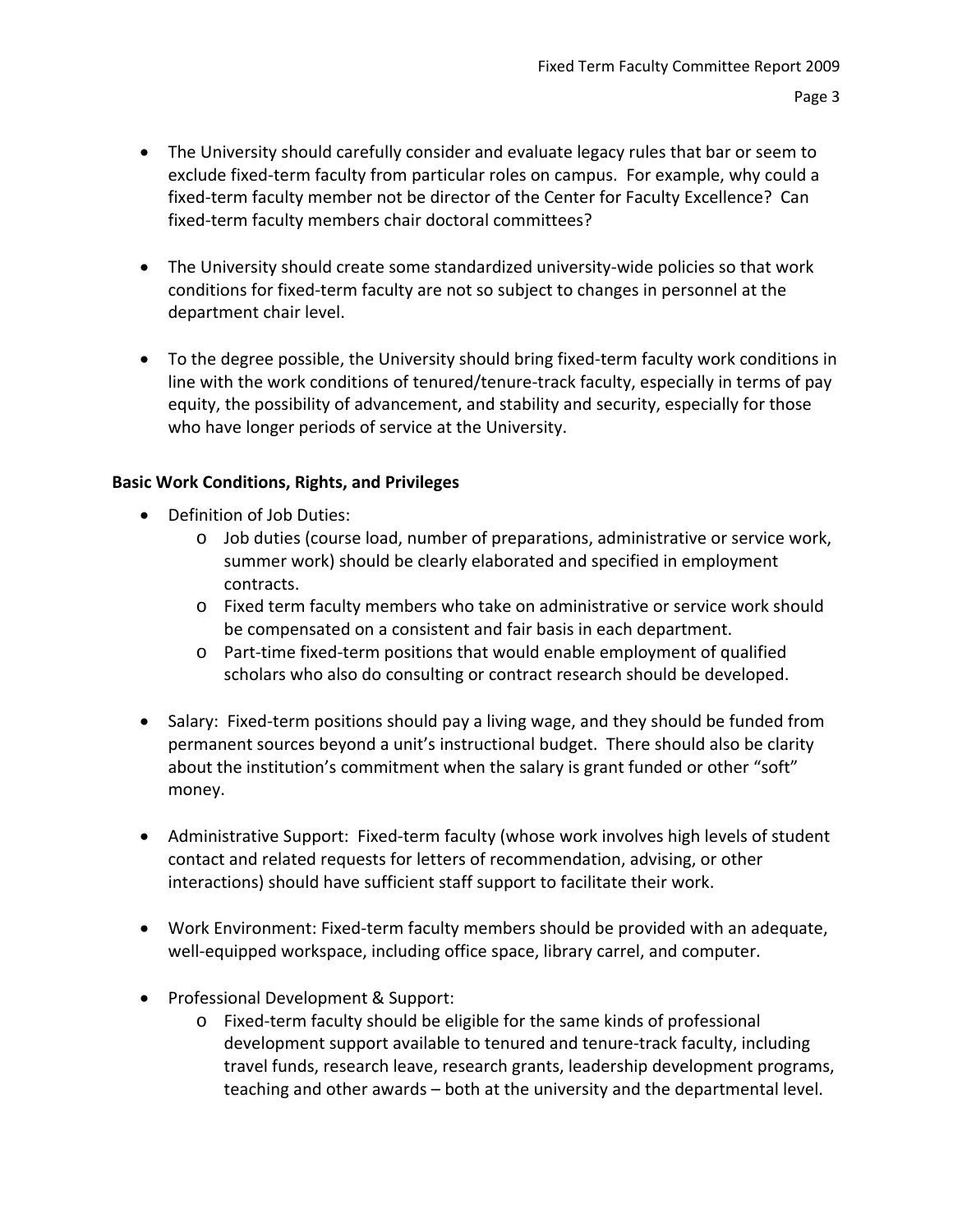- o Professional development opportunities should be developed that are targeted especially to the needs of fixed‐term faculty.
- o Policies about the eligibility of fixed‐term faculty to participate in university‐wide programs like first‐year seminars, the Carolina Center for Public Service, APPLES, the Office of Undergraduate Research, Study Abroad, the Institute for Arts and Humanities, Summer School teaching, maternity leave, etc. should be standardized and clarified.
- o Mentoring programs for fixed‐term faculty members should be developed.
- Basic Respect:
	- o Job titles matter to faculty members and may make a difference in student outcomes. Some fixed-term faculty fear that some of the terms currently associated with fixed‐term faculty (e.g. "lecturer") are not respected outside the university and hurt students for whom they write letters of recommendation.
	- o Many fixed‐term faculty members feel like "second‐class citizens" in their departments. Although changing faculty culture is difficult, simple changes (such as altering departmental practices about how names are listed in building directories) that mean a lot should be encouraged.

# **Job Security**

Most of the concern in this area has to do with making longer-term contracts available and developing a clear and predictable process for contract renewal. Fixed-term faculty note that security becomes progressively more important the longer a person has been at UNC.

Recommendations in this area include:

- The policy in the College that ties terms of appointment to terms of the department chairs should be eliminated.
- After a set period of service, there should be a presumption that contracts will be renewed unless there is documented cause not to renew. This becomes especially important as one's responsibility grows during a lengthening tenure at the university.
- Develop clear, written procedures by which to evaluate fixed-term faculty for contract renewal. Include specific standards for the level of performance that is required for contract renewal (e.g. more specific than "do your job well") and explain the conditions under which contracts would legitimately not be renewed. Implement a regular system of performance feedback for each fixed-term faculty member.
- Implement a requirement for more advance notice in the case of contract non-renewal.
- Make longer‐term (three‐ to five‐year) contracts available on a predictable basis to fixed-term faculty as they accumulate years of successful service at UNC. Develop clear, written statements about what is required to qualify for a longer-term contract.

# **Career Progression and Advancement**

Faculty in fixed-term appointments describe their careers as somewhat stagnant and desire a clear path of advancement and promotion that would give fixed‐term faculty a greater sense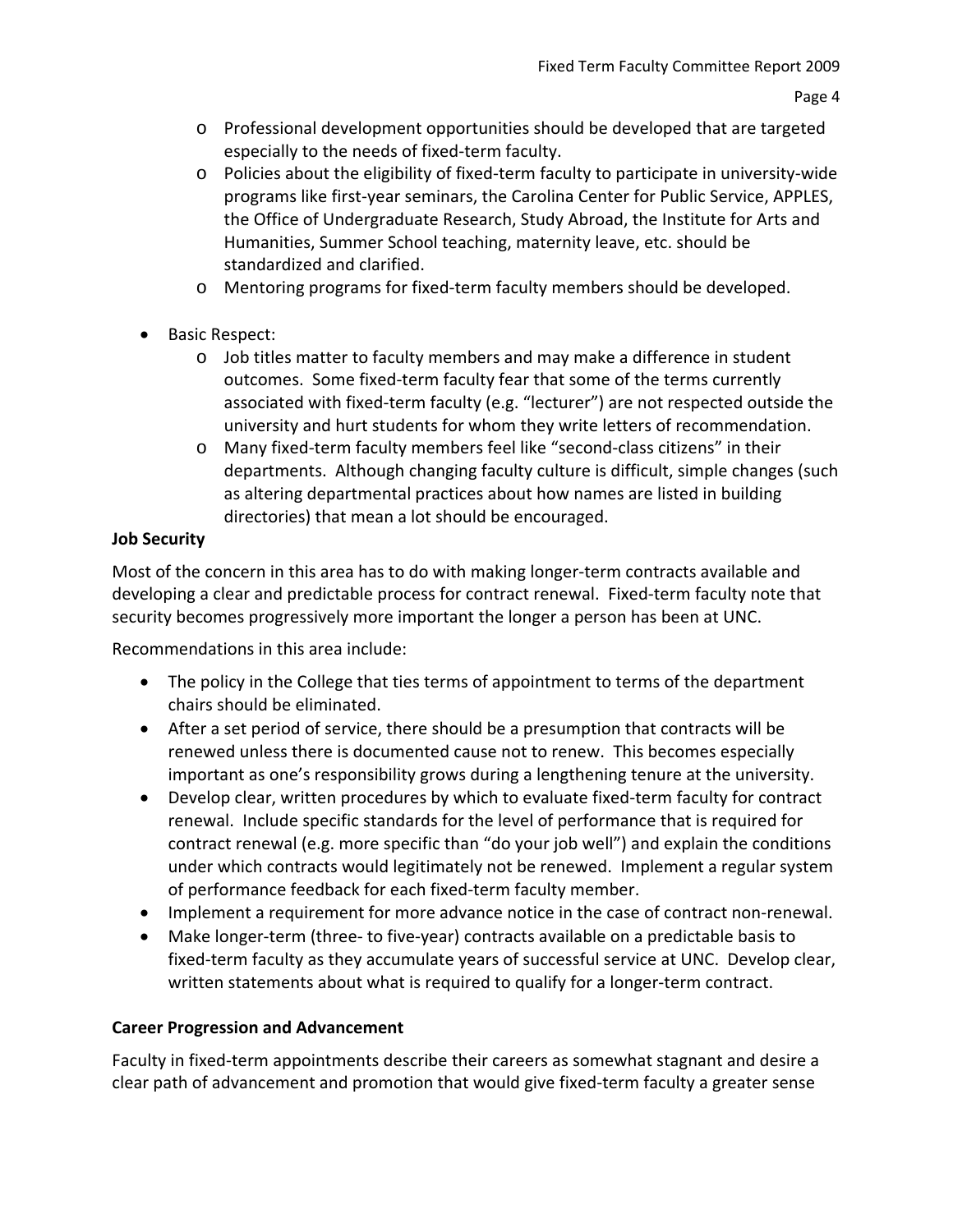both of forward motion in their careers and of having a stake in the larger university community. A system of career progression and advancement would entail:

- A clear set of job titles and a transparent career ladder for clinical and fixed-term faculty.
- The availability of a normal path of conversion from fixed-term to tenure track in cases where that may be appropriate.
- A path of advancement that is tied to predictable and achievable salary increases.
- A clear set of written expectations for what one needs to do to be promoted and advance through the fixed‐term ranks.
- A transparent system of regular performance evaluation that is appropriate for job description and tied clearly to career and salary advancement.

## **Governance/ Voice**

Since December of 1995, the Faculty Code of University Government has extended voting rights in university-wide faculty elections, voting membership on university-wide standing committees, and voting membership on the Faculty Council to fixed‐term faculty members who meet certain longevity conditions. However, fixed-term faculty voting and governance participation rights at the departmental and/or school level are either unclear or vary widely. Voting rights and governance participation expectations need to be systematized and clarified across schools or colleges.

# **A Recommendation for Best Practices for Appointments and Promotion of Full‐Time Fixed‐ Term Faculty at UNC‐Chapel Hill**

\*\*\*

### General:

1. Fixed‐term faculty represent 40% of UNC‐CH's full‐time faculty and are central to fulfilling the University's teaching, research, and service missions. Fixed‐term faculty are an integral part of the faculty community and should be recognized as such.

2. Fixed‐term faculty whose length of service in the position is at least three years have, since 1995, had voting rights under the *Faculty Code for University Government*. Other rights, professional considerations, and privileges for fixed‐term faculty should also be defined and made clear.

3. Resolutions regarding Fixed‐Term Faculty that were passed by Faculty Council in 2003 and 2006 have been forwarded to the Provost and should be implemented. Toward this end, we recommend that annual reminders be sent by the Provost to Deans and Department Chairs to urge implementation of resolutions and recommendations regarding fixed‐term faculty that have been adopted by the Faculty Council.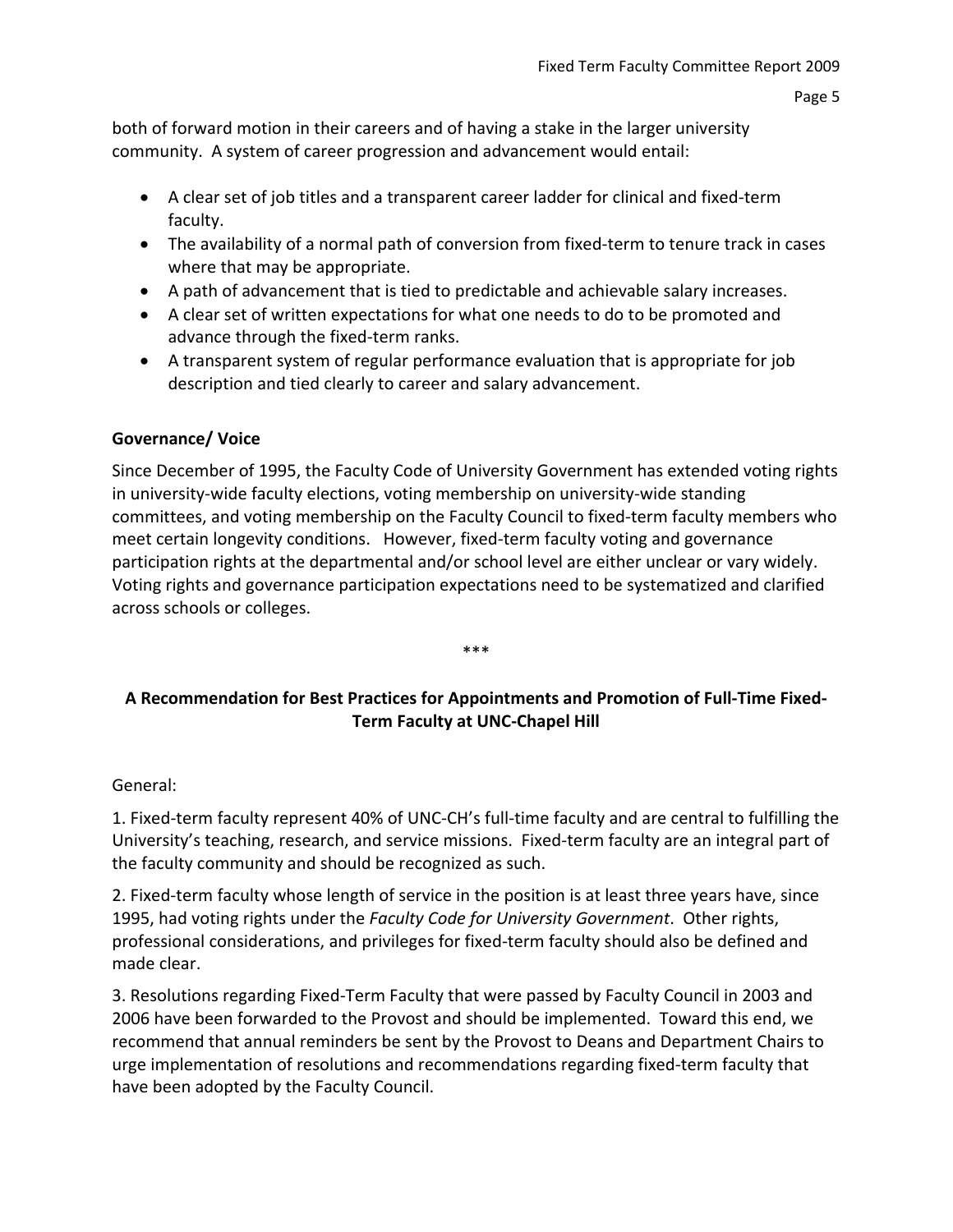4. The Committee on Fixed‐Term Faculty is appointed annually by the Chair of the Faculty from among the members of the Faculty Council. Recognizing that addressing the concerns of Fixed‐ Term faculty is an ongoing process, we urge the new Chair of the Faculty to appoint a Fixed‐ Term Faculty Committee soon after taking office.

We recommend the following "best practices" for the employment and professional support of full-time fixed-term faculty at UNC-Chapel Hill:

- 1. When an appointment with fixed term fills an ongoing role in the appointing unit's academic program, employment contracts should be longer than one year. Thus, except in unusual circumstances, after three years of continuous service, contracts should extend for at least two years; after five years of continuous service, contracts should extend for at least three years; and after ten years, contracts should extend for at least five years.
- 2. When feasible, academic units should have a clear career ladder system for full-time fixed term positions, and appointments should be made with predictable ranks and titles.
- 3. Standards and criteria for reappointment and progression in rank should be written and widely distributed to both full-time fixed term faculty and those who perform the evaluations and who make recommendations and decisions.
- 4. The process of reappointment should be communicated to individuals who are offered a fixed term appointment. At the point of inception it should be made clear if a career ladder system is in place in the unit and whether or not its benefits might extend to the position. Individuals under consideration for reappointment should be given an opportunity to prepare evaluation dossiers and make a case for their continued participation in the appointing unit's academic program.
- 5. Decisions not to renew the appointments of full-time fixed term faculty should be made with adequate notice, at least one month prior to the end of the first year's appointment. Except in cases of urgent financial contingency, notice in advance of non‐ renewal should progressively increase to twelve months for individuals with at least ten years of continuous service. Individuals with appointments that fill an ongoing role in the unit whose contracts are not to be renewed should have access to an expedited process of review, so that a final decision can be made in a timely and responsible manner.
- 6. Fixed‐term faculty members should be mentored and should receive regular feedback on their performance, as well as the support necessary to advance their careers. Support might include access to training, competitive leaves, internal grants and awards, and travel funds.
- 7. When they have met the criteria for faculty voting rights as specified in the *Faculty Code of University Government*, fixed‐term faculty should be fully integrated into their departments. This includes incorporating them into departmental governance by